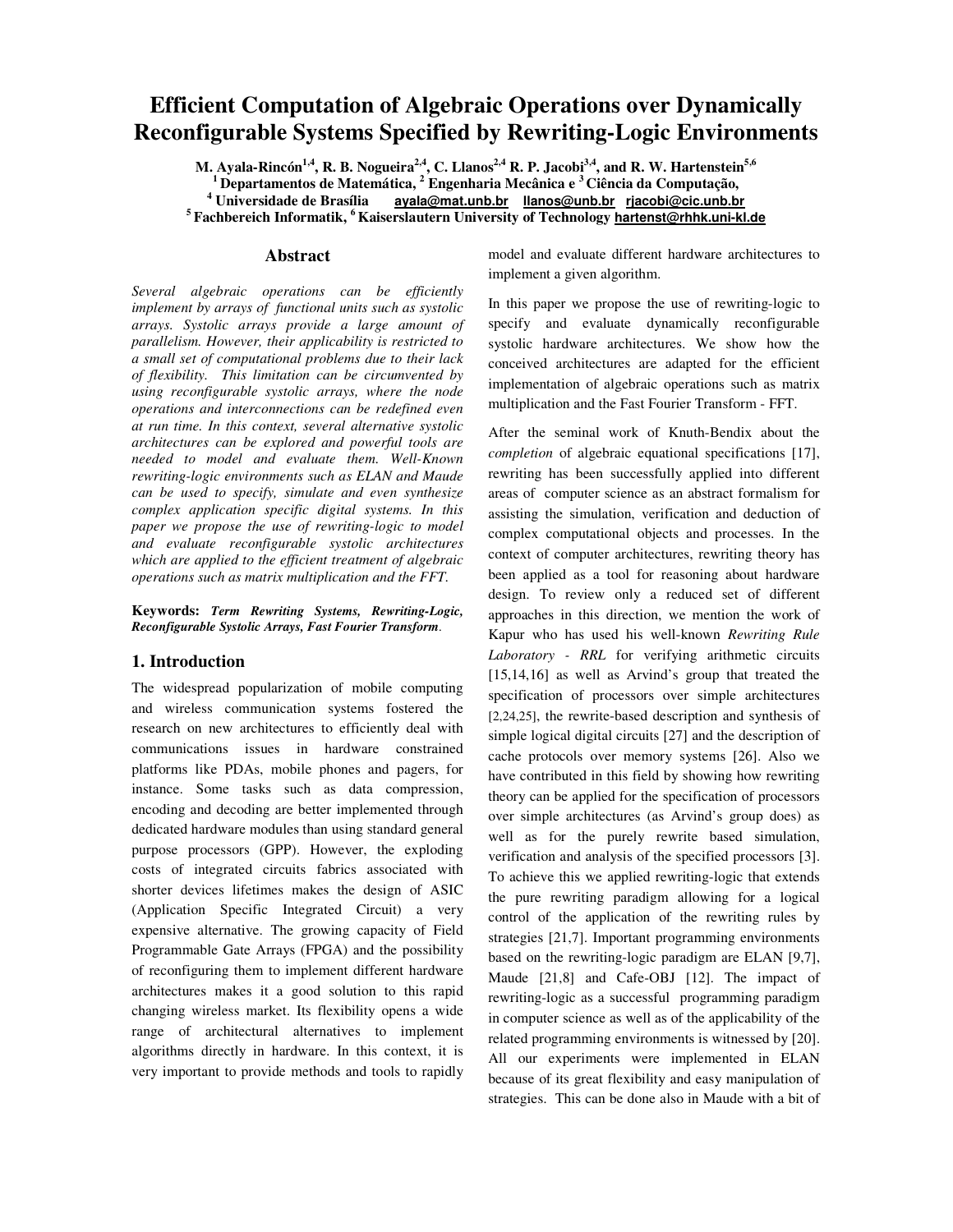additional effort. However, for effects of model checking, which can be useful for verification, Maude has been proved to be more adequate.

Section 2 provides basic concepts. Section 3 presents the rewrite based specification and simulation of systolic arrays used for simple algebraic operations such as vector and matrix multiplication. Section 4 discusses the use of rewriting-logic for specifying a dynamically reconfigurable system and efficiently implementing the FFT and section 5 is the conclusion.

# **2. Background**

We include the minimal needed notions on rewriting and, specifically, on rewriting-logic and systolic arrays. For detailed presentations see [5] and [18,19], respectively.

# **2.1. Rewriting theory**

A Term Rewriting System, TRS for short, is defined as a triple  $(R, S, S_0)$ , where *S* and *R* are respectively sets of *terms* and of *rewrite rules* of the form  $l \rightarrow r$  *if*  $p(l)$ being *l* and *r* terms and *p* a predicate and where  $S_0$  is the subset of *initial terms* of *S*. *l* and *r* are called the lefthand and right-hand sides of the rule and *p* its condition.

In the architectural context of [25], terms and rules represent states and state transitions, respectively.

A term *s* can be *rewritten* or *reduced* to the term *t*, denoted by  $s \rightarrow t$ , whenever there exists a subterm *s'* of *s* that can be *transformed* according to some rewrite rule into the term *s''* such that replacing the occurrence of *s'* in *s* with *s''* gives *t*. A term that cannot be rewritten is said to be in *normal form*. The relation over *S* given by the previous rewrite mechanism is called the *rewrite relation* of *R* and is denoted by  $\rightarrow$ . Its inverse is denoted by  $\leftarrow$  and its reflexive-transitive closure by  $\rightarrow^*$ and its equivalence closure by  $\leftrightarrow^*$ .

The important notions of *terminating* and *confluence* properties are defined as usual. These notions correspond to the practical computational aspects as the determinism of processes and their finiteness.

- a TRS is said to be *terminating* if there are no infinite sequences of the form  $s_0 \rightarrow s_1 \rightarrow \dots$
- a TRS is said to be *confluent* if for all *divergence* of the form  $s \rightarrow^{*} t_1$ ,  $s \rightarrow^{*} t_2$  there exists a term *u* such that  $t_1 \rightarrow u$  and  $t_2 \rightarrow u$ .

The use of the subset of initial terms  $S_0$ , representing possible initial states in the architectural context (which is not standard in rewriting theory), is simply to define what is a "legal" state according to the set of rewrite rules *R*; i.e., *t* is a legal term (or state) whenever there exists an initial state  $s \in S_0$  such that  $s \rightarrow^* t$ .

Using these notions of rewriting one can model the operational semantics of algebraic operators and functions. Although in the pure rewriting context rules are applied in a truly non deterministic manner, in the practice it is necessary to have the control of the ordering in which rules are applied. Thus, rewriting jointly with logic, that is known as rewriting-logic, has been showed of practical applicability in this context of specification of processors since they may be adapted for discriminately representing in the necessary detail many hardware elements involved in processors.

#### **2.2. Systolic arrays and reconfigurable systems**

A systolic array is a mesh-connected pipe network of DPUs (datapath units), using only nearest neighbor (NN) interconnect. DPU functional units operate synchronously, processing streams of data that traverse the network. Systolic arrays provide a large amount of parallelism and are well adapted to a restrict set of computational problems, i.e., those which can be efficiently mapped to a regular network of operators.

| $y_1 = a_{11}x_1 + a_{12}x_2 + a_{13}x_3$ |  |
|-------------------------------------------|--|
| $y_2 = a_{21}x_1 + a_{22}x_2 + a_{23}x_3$ |  |
| $y_3 = a_{31}x_1 + a_{32}x_2 + a_{33}x_3$ |  |

| DPU1<br>$(X_1)$ | DPU <sub>2</sub><br>$(X_2)$ | DPU3<br>$(X_3)$ |  |
|-----------------|-----------------------------|-----------------|--|
|                 |                             |                 |  |
| $a_{11}$        |                             |                 |  |
| $a_{21}$        | $a_{12}$                    | 0               |  |
| $a_{31}$        | $a_{22}$<br>$a_{32}$        | $a_{13}$        |  |
|                 |                             | $a_{23}$        |  |
|                 |                             | $a_{33}$        |  |
|                 |                             |                 |  |



Figure 1 shows a simple systolic example of a matrixvector multiplication. The vector elements are stored in the cells and are multiplied by the matrix elements that are shifted bottom-up. On the first cycle, the first cell (DPU1) computes  $x_1^*a_{11}$ , while the second and third cells (DPU2 and DPU3) multiply their values by 0. On the second cycle, the first cell computes  $x_1^*a_{21}$ , while the second cell computes  $x_1^*a_{11} + x_2^*a_{12}$ , where the first term is taken from the first cell and added to the product produced in second cell. In the third cycle, the third cell produces the first result:  $y_1 = x_1^* a_{11} + x_2^* a_{12} + x_3^* a_{13}$ . In the following two cycles  $y_2$  and  $y_3$  will be output by the third cell. Thus, by the end of the third cycle the first result is produced and the remaining values are produced in the following cycles.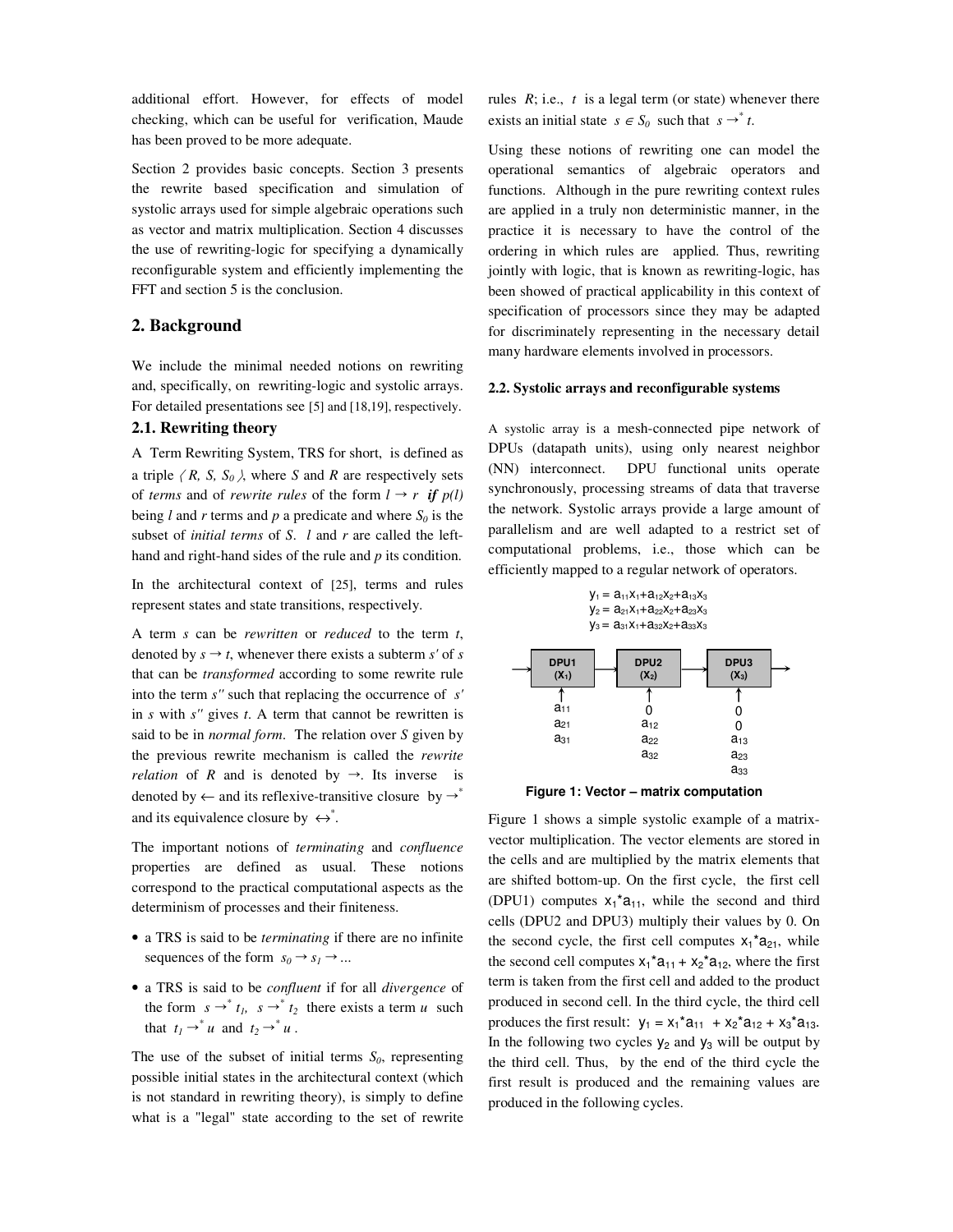There are several alternative configurations of functional cells, each one tailored to a particular class of computing problems. However, one of the main critics to systolic arrays is its restriction to applications with strictly regular data dependencies, as well as its lack of flexibility. Once designed, it is suitable to support only one particular application problem.

The limitations of systolic arrays may be circumvented by using reconfigurable circuits, the most representative of them being the FPGAs (Field Programmable Gate Arrays). Figure 2 shows the internal structure of a RAM-based FPGA. The small boxes represent the logic cells and the larger blocks, with the letter *S*, are programmable switch boxes. An FPGA can have its behavior redefined in such a way that it can implement completely different digital systems on the same chip. *Fine grain* FPGAs allow the user to define a circuit at gate level, working with bit wide operators. This kind of architecture provides a lot of flexibility, but takes more time to reconfigure than *coarse grain* reconfigurable platforms (rDPAs: reconfigurable data path arrays: arrays of rDPUs). In those ones, the user does not provide details at gate level but specify the configuration in terms of word wide operations, i.e., a funcional unit is configured to operate over n-bit data, and the configuration just specify one among a set of avaliable operations. The amount of configuration bits in this case is much less than in the fine grain FPGAs.



**Figure 2: FPGA architecture**

The design of reconfigurable systolic architectures [13, 23] aims to overcome the restriction of pure systolic circuits while keeping the benefits of a large degree of parallelism. In this approach, the operations performed by each functional unit as well as their interconnections may be reconfigured in order to be adapted to different applications. Moreover, it is possible to change the configuration of the circuit during run time, what is

called *dynamic reconfiguration*, which broadens even more the architectural alternatives. A dynamically reconfigurable system, in a given instant of time *t*, process data *d(t)* using a configuration *cfg(t)*. Instead of referring to an instruction stream and a data stream, according to Flynn taxonomy, one could describe a reconfigurable system by its *configuration stream* and its data stream. Optimization of such systems relies on a choice of a reconfigurable hardware structure and a corresponding reconfiguration scheme for a given application under a set of constraints. It is a complex task, since there are no commercial tools available that are well adapted to this kind of problem. Prototyping alternatives in VHDL or even SystemC, in a first approach, may be too cumbersome.

The variety of implementations that arise from the combination of systolic architectures and dynamically reconfigurable computing requires adequate tools for modeling and simulation of design decisions, providing a framework for design space exploration.

### **3. Systolic Arrays via Rewriting-Logic**

Rewriting-logic based specifications of simple systolic arrays for vector and matrix multiplication are presented. In these systems each component - DPU as in the Figure 1- is called a MAC (Multiplier/Adder).

Initially, we will explain the modeling of the matrix/ vector multiplier, presented in the Figure 1. The type definition for each MAC is shown in Table 1 and the structure of the systolic array in the Figure 3.

| Table 1: MAC types in ELAN                                                                                                                                                                                                                                                               |  |
|------------------------------------------------------------------------------------------------------------------------------------------------------------------------------------------------------------------------------------------------------------------------------------------|--|
| operators global<br>$:$ (int) Const;<br>G)<br>$port(\theta)$ : (int) Port;<br>$req(\theta)$ : (int) Req;<br>[@@@@@@] : ( int Port Port Req Req Const) MAC;<br>$<$ (0, 0, 0, 0, $>$<br>: ( MAC MAC MAC DataStream) Proc;<br>: ( list[Data] list[Data] list[Data])<br>(@@@)<br>DataStream; |  |
| <sub>(g</sub><br>$:$ (int) Data;<br>end                                                                                                                                                                                                                                                  |  |

Type definition in ELAN has the following syntax (Table 1): the keyword *operators* indicates the start of the type definitions, which may be *global* or *local*. Each definition is written as a rule using ":" as a separator. Its left side contains the lexical structure of a operator where the '@' sign is a place holder. In the right side of the rule the types associated to the place holders as well as the name of the type are given. For instance, Port type is defined by port(@), where the parameter between parenthesis is an integer. Each MAC consists of six elements: the identifier, of type int; two Ports; two Regs and one Const for the respective constant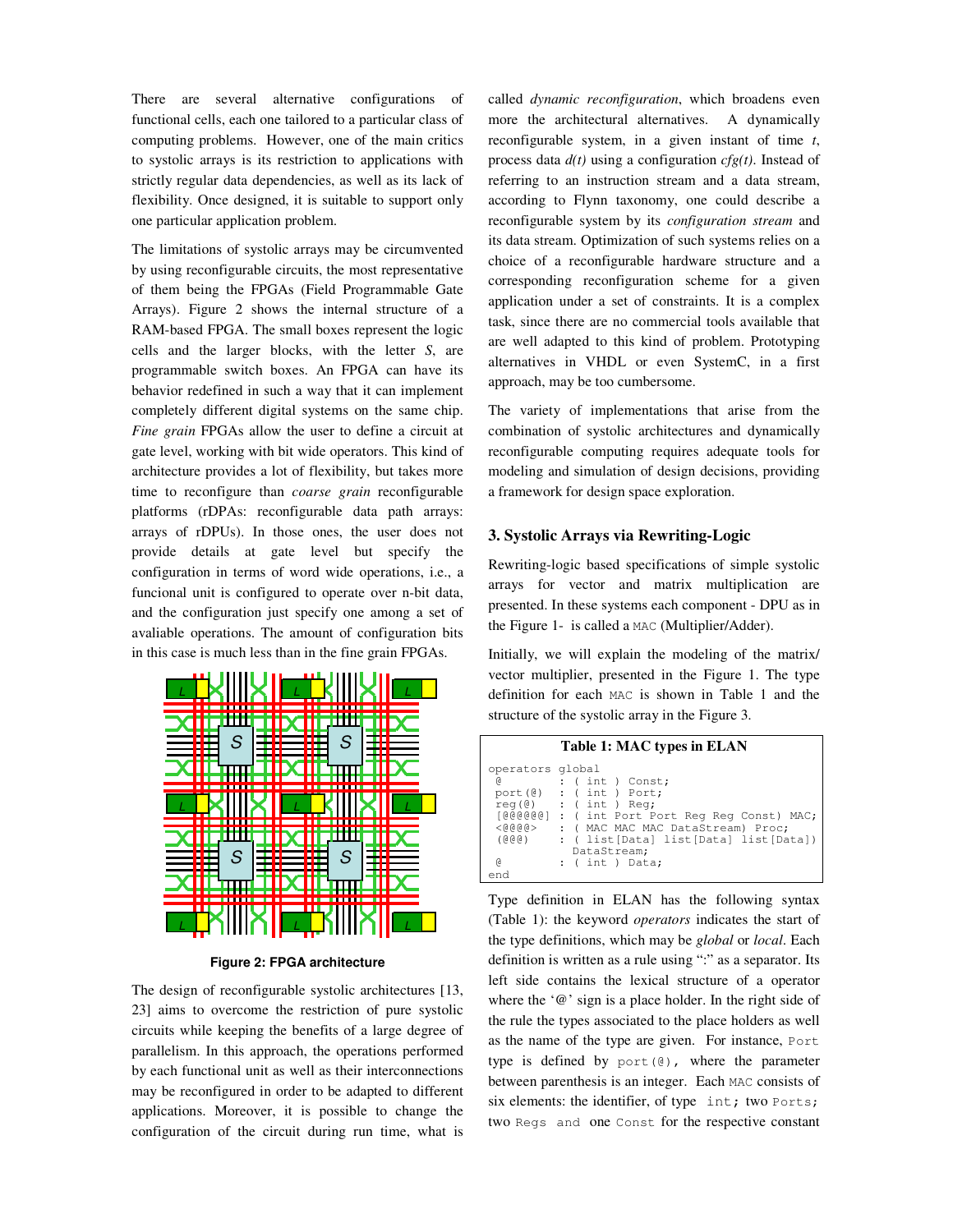component of the multiplier vector. The systolic processor consists of four components: three MAC's and one DataStream. The DataStream is an object with three components of type list [Data].

```
Table 2: ELAN Description of the Sole Rule
rules for Proc<br>d1,d2,d3 : int;
                    // input data variables
 l1,l2,l3 : list[Data]; // input data list
 p11,p21,p22,p31,p32:int; //ports
 r11,r12,r21,r22,r31,r32:int; //regs
 c1,c2,c3 : int; // constants
global
  [sole]
<[1,port(p11),port(0),reg(r11),reg(r12),c1]
  [2,port(p21),port(p22),reg(r21),reg(r22),c2]
 [3,port(p31),port(p32),reg(r31),reg(r32),c3]
 (d1.l1 d2.l2 d3.l3) >
=>
   \langle[1,port(d1),port(0),
                  reg(p11 * c1), reg(0 + r11), c1][2, port(d2), port(r12), reg(p21*c2),
                             reg(p22+r21),c2]
    [3, port(d3), port(r22), reg(p31*c3),
                             reg(p32+r31),c3]
    (11 12 13) >end
end
```
The rule sole given in the Table 2 describes the behavior of the processor during one cycle of the execution: after one-step of reduction, applying this rule, all necessary changes in the specified processor are done. Firstly, notice that d1, d2 and d3 at the top of the DataStream, are removed from the three lists of data and placed into the first ports of the three MACs.



**Figure 3: MAC Systolic Array Architecture.**

Afterwards, notice that the multiplications between the contents of each first port pi1 and the corresponding constant ci are placed in the first register of each MAC, for  $i=1,2$  and 3 and the additions between the first register ri1 and the second port pi2 are placed in the second port of each MAC, for *i=1,2* and *3*.

Finally, note that the transfer of data from the second register ri2 of each MAC to the second port of the next component  $p(i+1)$  2 is done, for i=1, 2. This is done by only one application of the rewriting rule sole

simultaneously. Notice the necessity of the extra zeros with respect to the original proposal in the Figure 1.

A simple mechanism of reconfiguration is the possibility of changing the constants in each MAC. Then a computation with our systolic array consists of two phases: a reconfiguration phase, where the constants are set and the subsequent processor execution phase with the previously defined rule sole.

```
Table 3: conf Rule for Reconfiguration
[conf]
 [1, port(p11), port(0), reg(r11), reg(r12), c1]<br>[2, port(p21), port(p22),
 [2,port(p21),port(p22),
reg(r21),reg(r22),c2]
[3,port(p31),port(p32),
                          reg(r31), reg(r32), c3]
 (d1.l1 d2.l2 d3.l3) >
=>
 <[1,port(p11),port(0),reg(r11),reg(r12),1]
[2,port(p21),port(p22),reg(r21),reg(r22),0]
[3, port(p31), port(p32), reg(r31), reg(r32), 0]
   (d1.l1 d2.l2 d3.l3) >
end
strategies for Proc
 implicit
   [\] withconf => conf; normalise(sole) end
      simple => normalise(sole) end
end
```
The Table 3 shows one additional rule created for the reconfiguration of a processor called conf. It simply changes the contents of the constant part of each MAC (by the vector  $(1,0,0)$ ). Note that with the pure rewriting based paradigm this rule applies infinitely. Thus for controlling its application, we define a logical strategy, called withconf, which allows for the execution of one-step of reduction with the rule conf (the first reconfiguration stage) and a normalization with the rule sole (the second processor execution stage).

The Figure 4 shows the structure of a systolic array for 4x4 matrix multiplication. Its description is given in the Table 4. The approach adopted here is different from the previous one in order to reduce the number of variables needed for its description. One solution is to split the cycle defining independent rewriting rules, to be applied under a reasonable strategy, to simulate the internal process into each MAC component and the propagation of data between each component to their North and East connected MACs.

We define a rule for each of the sixteen components, which propagates the contents into their registers two and three to their North and East connected components, respectively.

To complete a whole cycle of execution, as consequence of the direction in which data is transferred between the MACs, these sixteen rules should be applied right-left and top-down.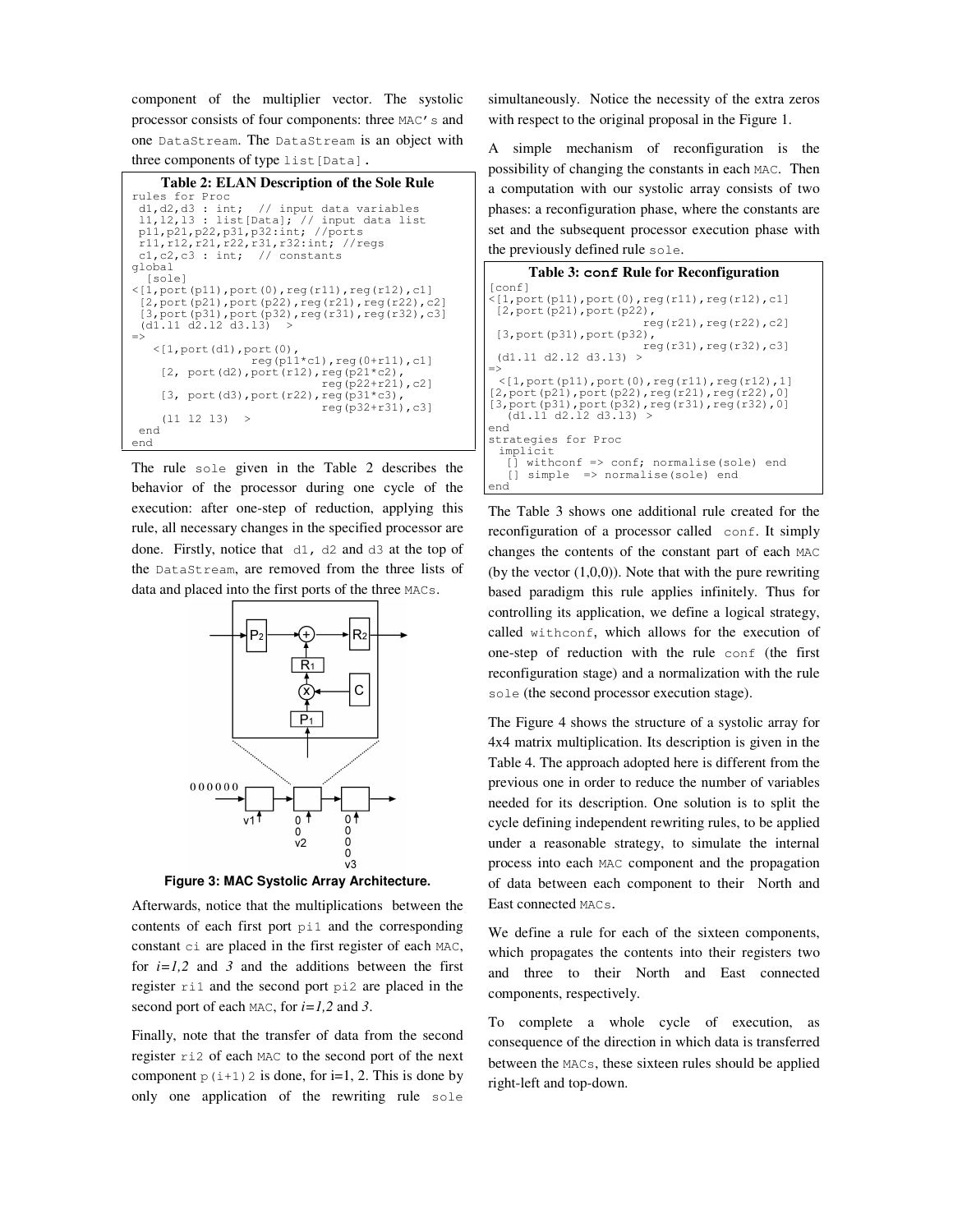

**Figure 4: Systolic for matrix multiplication**

| Table 4: a 4×4 Systolic array Description                                                                                                                                                                                                                                                                                                                         |
|-------------------------------------------------------------------------------------------------------------------------------------------------------------------------------------------------------------------------------------------------------------------------------------------------------------------------------------------------------------------|
| operators global                                                                                                                                                                                                                                                                                                                                                  |
| : ( int ) Const;<br>g.                                                                                                                                                                                                                                                                                                                                            |
| $p(\theta)$ : (int) Port;                                                                                                                                                                                                                                                                                                                                         |
| $r(\theta)$ : (int) Req;                                                                                                                                                                                                                                                                                                                                          |
| [@, @, @, @, @, @] : ( int Port Port Reg Reg Reg                                                                                                                                                                                                                                                                                                                  |
| Const) MAC;                                                                                                                                                                                                                                                                                                                                                       |
| $\leq$ $\alpha$                                                                                                                                                                                                                                                                                                                                                   |
|                                                                                                                                                                                                                                                                                                                                                                   |
| $\begin{array}{cccccccccccccc} @& @& @& @& @& \ @& @& @& @& @& \ @& @& @& @& @& \ @V{\bf 0} & @& @& @& @& \ @V{\bf 0} & @& @& @& @& \ @V{\bf 0} & @& @& @& @& \ @V{\bf 0} & @& @& @& @& @& \ @V{\bf 0} & @& @& @& @& \ @V{\bf 0} & @& @& @& @& \ @V{\bf 0} & @& @& @& @& \ @V{\bf 0} & @& @& @& @& \ @V{\bf 0} & @& @& @& @& \ @V{\bf 0} & @& @& @& @& \ @V{\bf $ |
| @ @ @ @ @                                                                                                                                                                                                                                                                                                                                                         |
| 0 0 0 0                                                                                                                                                                                                                                                                                                                                                           |
| G)<br>$\geq$                                                                                                                                                                                                                                                                                                                                                      |
| : ( DataString                                                                                                                                                                                                                                                                                                                                                    |
| MAC MAC MAC MAC // MACs 13 14 15 16                                                                                                                                                                                                                                                                                                                               |
| MAC MAC MAC MAC // MACs 09 10<br>11<br>11                                                                                                                                                                                                                                                                                                                         |
| MAC MAC MAC MAC // MACs 05 06 07 08                                                                                                                                                                                                                                                                                                                               |
| MAC MAC MAC MAC // MACs 01 02<br>$0.3 \quad 0.4$                                                                                                                                                                                                                                                                                                                  |
|                                                                                                                                                                                                                                                                                                                                                                   |
| DataString ) Proc;                                                                                                                                                                                                                                                                                                                                                |
| $(\theta \theta \theta)$ : ( list [Data] list [Data]                                                                                                                                                                                                                                                                                                              |
| list [Data] list [Data] ) DataString;                                                                                                                                                                                                                                                                                                                             |
| G)<br>$:$ ( int ) Data;                                                                                                                                                                                                                                                                                                                                           |
| end                                                                                                                                                                                                                                                                                                                                                               |

All these rules are very similar and one of them is presented in the Table 5. Observe that the rules for the South (mac01, mac02, mac03, mac04) and West (mac01, mac05, mac09, mac13) boundary components of the processor load the data (dS and dW) from the head of the corresponding list of the data stream (151, lS2, lS3, lS4 and lW1, lW2, lW3 and lW4). Also observe that the rules for MACs in the North (mac13, mac14, mac15, mac16) and East (mac04, mac08, mac12, mac16) boundaries of the processor only transfer data to the East and North neighbor MACs, respectively; except, of course, for mac16. Thus, to complete a cycle of the processor, different orderings of application of these rules are possible. In the Table 6 we present a possible strategy called onecycle which defines an(other) ordering of application for completing

a cycle of the processor. For completing the simulation of execution with this simple processor, one should define a normalization based on this strategy: normalise(onecycle). The built-in strategy normalise applies onecycle until a normal form is reached.

| Table 5: a set of rules for matrix-vector multiplier                                                                                                                                                                                                                                                                                                                                                                              |
|-----------------------------------------------------------------------------------------------------------------------------------------------------------------------------------------------------------------------------------------------------------------------------------------------------------------------------------------------------------------------------------------------------------------------------------|
| rules for Proc                                                                                                                                                                                                                                                                                                                                                                                                                    |
| m01,m02,m03,m04,m05,m06,m07,m08: MAC; // 1-8 MACs<br>m09,m10,m11,m12,m13,m14,m15,m16:MAC; //9-16 MACs<br>: int: // data East and South<br>dW, dS<br>IW1, IW2, IW3, IW4, IS1, IS2, IS3, IS4: list [Data]; // West and South<br>r1,r2, r3,rN1,rN2,rN3 : int; // Central North and<br>: int; $\#$ East registers 1,2,3<br>rE1.rE2.rE3<br>p1,p2,pN1,pN2,pE1,pE2: int; //Central,North and East ports<br>$c$ , $cE$ , $cN$<br>$:$ int: |
| global                                                                                                                                                                                                                                                                                                                                                                                                                            |
| [mac16]                                                                                                                                                                                                                                                                                                                                                                                                                           |
| $<$ (IW1 IW2 IW3 IW4)                                                                                                                                                                                                                                                                                                                                                                                                             |
| m13 m14 m15 [16,p(p1),p(p2),r(r1),r(r2),r(r3),c ]                                                                                                                                                                                                                                                                                                                                                                                 |
| m09 m10 m11 m12                                                                                                                                                                                                                                                                                                                                                                                                                   |
| m05 m06 m07 m08                                                                                                                                                                                                                                                                                                                                                                                                                   |
| m01 m02 m03 m04                                                                                                                                                                                                                                                                                                                                                                                                                   |
| $($ IS1 IS2 IS3 IS4) ><br>=>                                                                                                                                                                                                                                                                                                                                                                                                      |
| $<$ (IW1 IW2 IW3 IW4)                                                                                                                                                                                                                                                                                                                                                                                                             |
| m13 m14 m15 [16,p(p1),p(p2),r(p1*c),r(r1+p2),r(p1),c ]                                                                                                                                                                                                                                                                                                                                                                            |
| m09 m10 m11 m12                                                                                                                                                                                                                                                                                                                                                                                                                   |
| m05 m06 m07 m08                                                                                                                                                                                                                                                                                                                                                                                                                   |
| m01 m02 m03 m04                                                                                                                                                                                                                                                                                                                                                                                                                   |
| (IS1 IS2 IS3 IS4) >                                                                                                                                                                                                                                                                                                                                                                                                               |
| end                                                                                                                                                                                                                                                                                                                                                                                                                               |
| end                                                                                                                                                                                                                                                                                                                                                                                                                               |

In this rewriting-logic setting our specification could be easily modified to allow the interpretation of parts of the processors as reconfigurable components. At first glance, one could look at the constants of the 16 MACs as a reconfigurable component. In this way the processor can be adapted to be either a 4-vector versus 4x4-matrix multiplier or vice-versa and the 4x4-matrix may be modified to represent, for example, either the identity or the  $F_4$  matrix of the Discrete Fourier Transform - DFT, which is discussed in next section.

```
Table 6: onecycle strategy for rule application
Strategies for Proc
 implicit
    [] onecycle =>
             mac16;mac15;mac14;mac13;
             mac12;mac11;mac10;mac09;
             mac08;mac07;mac06;mac05;
            mac04;mac03;mac02;mac01
         end
end
```
# **4. Run time efficient FFT Modeling**

The FFT is an implementation of the DFT, which is widely used in signal processing. Given an n-array of complex numbers  $a = (a_0, ..., a_{n-1})$ , its DFT,  $F_n \times a$ , is the n-array  $(b_0, \ldots, b_{n-1})$ , where

$$
b_j = \sum_{k=0}^{n-1} a_k \cdot \omega_n^{kj} \quad \text{for} \quad j = 0, 1, ..., n-1 \quad \text{and}
$$

 $\omega_n = e$ is a primitive  $n^{th}$  complex root of the unity. The basic operations are multiply-accumulate, executed over complex numbers.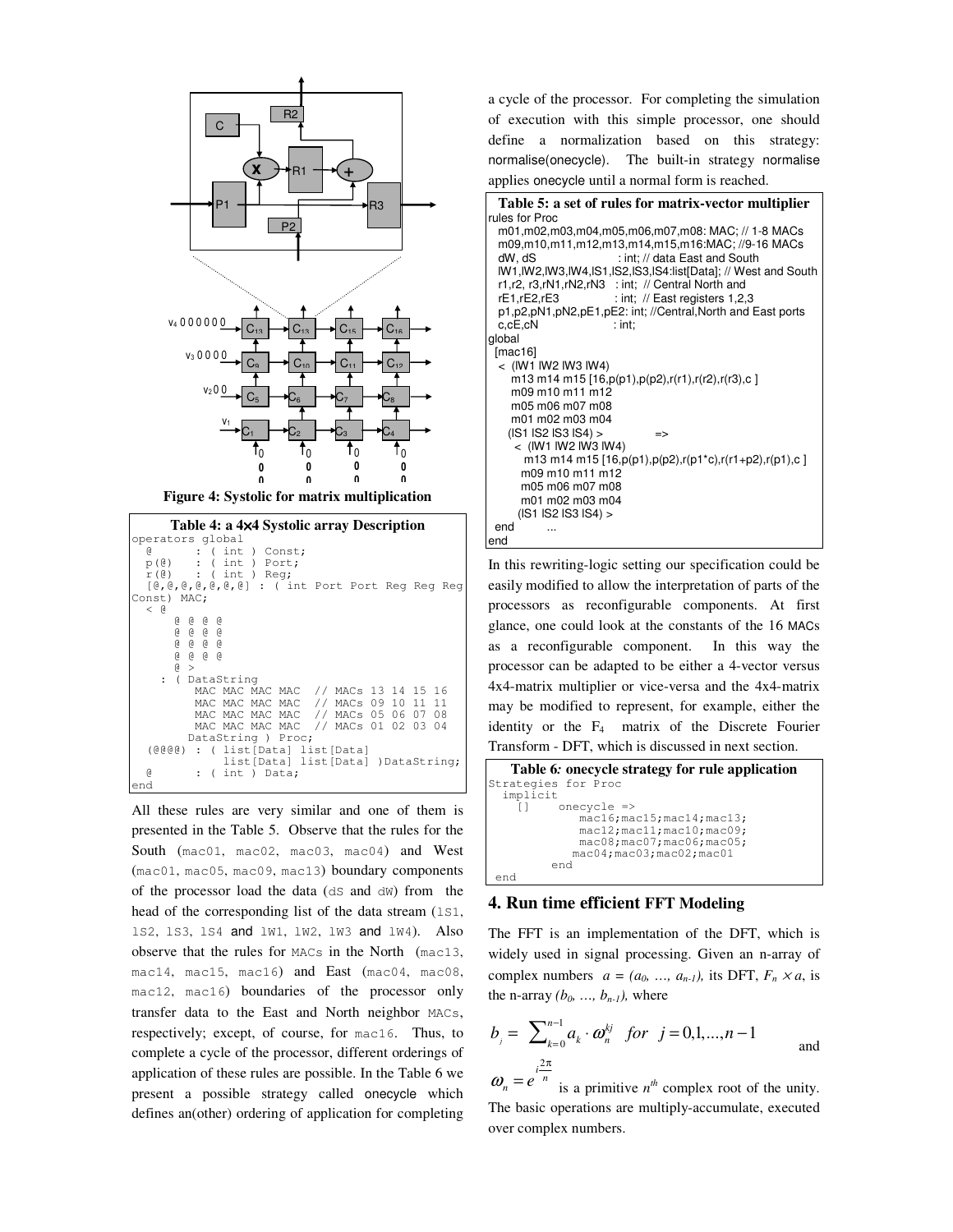

**Figure 5: node architecture for FFT**

The FFT is an  $O(n \ln n)$  run time implementation of DFT based on a recursive algorithm proposed by Cooley-Tukey. This algorithm can be implemented in dataflow hardware as presented in classical text books on algorithms [10,6,1]. The number of data points is a power of 2. The network of nodes is a butterfly circuit. Each node implements a complex number multipliesaccumulate operation on its inputs:  $b_j = u_j + z v_j$ .

The *two 8-array* architecture that we use for computing  $F_8$  is based on these circuits and its (operational semantics and) correctness is founded on the adequate application of dynamic reconfiguration of the operators, constants and data selection registers. Reconfiguration and execution steps run simultaneously alternated on the two 8-array of MACs. The structure of each MAC is presented in the Figure 5. We distinguish between reconfigurable (shadowed) and fixed components. The formers are: data selection registers, Ar1 and Ar2; operators, Op1 and Op2; and constant, C1. The latter are the ports and registers: P1, P2 and R1 and R2.

The registers, ports and the constant store complex numbers and consist of two components: real and imaginary. The operators can be reconfigured as any operation over complex numbers. In particular, for implementing FFT we will use only addition (+), subtraction  $(-)$  and multiplication  $(x)$ . The two data selection registers, Ar1 and Ar2, are used to indicate in each of the eight MACs of one of the two 8-arrays the origin of the data that should be loaded into the respective ports, P1 and P2. The options for configuration of these address registers are either the input (I) (as input we will supply the coefficients of a given polynomial permuted adequately) or the output (second register R2) of one of the eight nodes of the opposite 8-array of MACs (indexed by 0,1,...,7). In any reconfiguration the constant is set with arbitrary complex numbers. For computing FFT, we will set these constants with the adequate complex roots of the unity.

**4.1 The two 8-array of MACs system**



**Figure 6. Two 8-array system**

The Figure 6 shows the basic idea behind the two 8 array system. The *North* and *South* rows are composed by 8 nodes with the architecture depicted in the Figure 5. The node outputs of a row are feedback to the inputs of the other row through a reconfigurable interconnection network (RIN). The RIN can provide to the MAC ports any MAC output or an external input. The configuration of data selection registers Ar1 and Ar2 will select from the RIN the specific node inputs in a given iteration of the algorithm. In the first step, one of the 8 array receives as input zeros and coefficients of an input polynomial  $a_0 + a_1 \cdot x + ... + a_7 \cdot x^7$  in the adequate ordering (bit-reversal permutation), taken from the primary (external) inputs. Then, at each step the interconnections and the node operations are reconfigured in order to implement the corresponding butterfly slice alternating from a row to the other. In this way while the MACs in one row are executing the others are being reconfigured, which eliminates from the run time analysis the time spent for reconfiguration except for the time spent for the initial reconfiguration. The initial reconfiguration parameters are given by the sequence:

**0 0:** I,I,+,1, ×; **1:** I,I,+,1, ×; **2:** I,I,+,1, ×; **3:** I,I,+,1, ×; **4:** I,I,+,1, ×; **5:** I,I,+,1, ×; **6:** I,I,+,1, ×; **7:** I,I,+,1, ×;

The first zero stands for indicating that the North row is being reconfigured while the South row is executing vacuous operations. The other parameters of reconfiguration indicate that the node 0 receives its inputs from the corresponding external inputs; its first operator is configured as addition; its constant component as 1; and its second operator as multiplication. Similarly for the remaining seven nodes. After this reconfiguration, the operations in the north row are executed while the system is being reconfigured according to the parameters:

> **1 0:** 0,1,+,1, ×; **1:** 0,1,-,1, ×; **2:** 2,3,+,1, ×; **3:** 2,3,-, i, ×;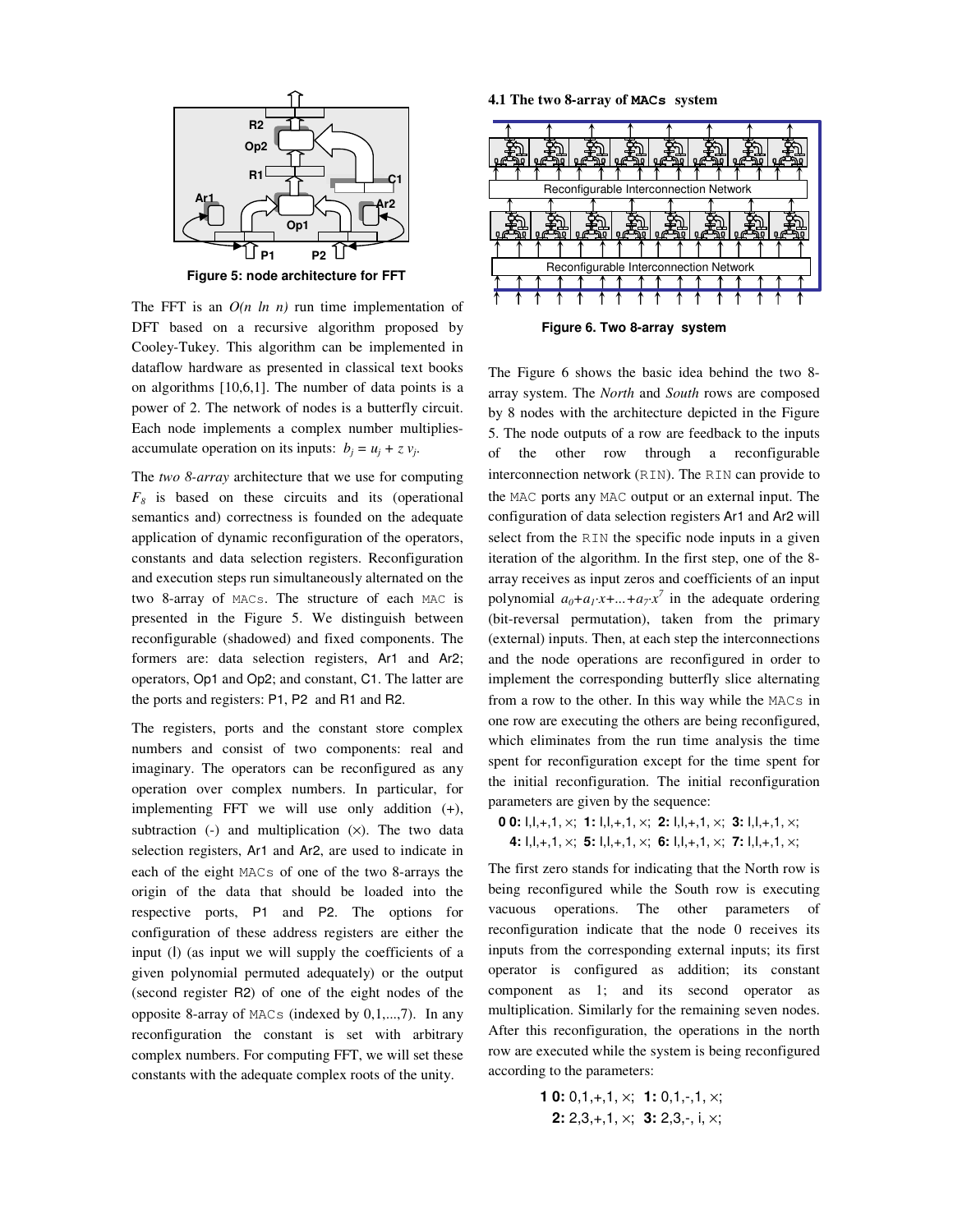

**4:** 4,5,+,1, ×; **5:** 4,5,-,1, ×; **6:** 6,7,+,1, ×; **7:** 6,7,-, i, ×;

Execution in the North row gives in the output register  $(R_2)$  of each node the coefficients:  $a_0$ ,  $a_4$ ,  $a_2$ ,  $a_6$ ,  $a_1$ ,  $a_5$ ,  $a_3$ and  $a_7$ , respectively. Observe that this second step provides again the same input, but now, adjusted to be processed in the South row that is being simultaneously reconfigured according to the above parameters. The first "1" in the above reconfiguration parameters means that the South row is being reconfigured while the North row is executing as it has been explained. The other reconfiguration parameters mean that the first and second data selection registers of the nodes 0 and 1 should be loaded with 0 and 1. Thus, the outputs of nodes 0 and 1 are loaded in the associated ports, and these are added in the first node and subtracted in the second node. All nodes are configured with the constant 1 in this iteration except for the fourth and eighth where the constant is the complex *i*. The second operator remains as multiplication. After this second reconfiguration and the third execution over the South row (while the North row is being reconfigured) we will obtain as respective outputs the values:  $a_0 + a_4$ ,  $a_0 - a_4$ ,  $a_2 + i \cdot a_6$ ,  $a_2 - i \cdot a_6$ ,  $a_1 + a_3$ ,  $a_1 - a_3$ ,  $a_5 + i \cdot a_7$  and  $a_5 - i \cdot a_7$ . The third reconfiguration is given by the sequence:

- **0 0:** 0, 2, +,1, ×; **1:** 1,3,+, 1, ×; **2:** 0, 2, -, 1, ×; **3:** 1,3, -, 1, ×; **4:** 4, 6, +,1, ×; **5:** 5,7,+, (1+i)/, ×;
	- **6:** 4, 6, -, i, ×; **7:** 5,7, -, (-1+i)/, ×;

Finally, simultaneously to the fourth execution phase, the 8-array is reconfigured with the following sequence:

**1 0:** 0,4,+,1, ×; **1:** 1,5,+,1, ×;

**2:** 2,6,+,1, ×; **3:** 3,7,+,1, ×; **4:** 0,4,-,1, ×; **5:** 1,5,-,1, ×; **6:** 2,6,-,1, ×; **7:** 3,7,-,1, ×;

This gives as output  $F_8 \rtimes (a_0, \ldots, a_7)$ , that is the DFT of the polynomial  $a_0 + a_1x + ... + a_7x^7$ .

### **4.2 Specification of the two 8-array in ELAN**

The key operators of our ELAN specification of this system have the type description given in the Table 7. Notation "<@ @> : ( num num ) complexUnit;" means that "< >" is a binary operator of type complexUnit with two parameters of type num.

Our system is described as the operator:

```
< @ @ @ @ > : ( int list[ReconfParameter]
               MACsArray MACsArray ) Proc;
```
whose last two parameters are the two 8-arrays of MACs of type **MACsArray,** the first parameter of type int identifies the 8-array being reconfigured and the second parameter is a list of reconfiguration parameters. Each MACsArray consists of eight MACs being the operator MAC defined by "**[@ # @] : ( fixMAC recMAC** )", where **fixMAC** and **recMAC** are the types of the operators for its fixed and reconfigurable parts, as described in the Figure 5.

Each simultaneous execution-reconfiguration step of this system is specified by rewriting rules as the one presented in the Table 8. This rule changes the first (North) 8-array **MACsArray1** to **MACsArray1Res** by applying the **EXECUTE** strategy:

```
MACsArray1Res :=(EXECUTE) MACsArray1
```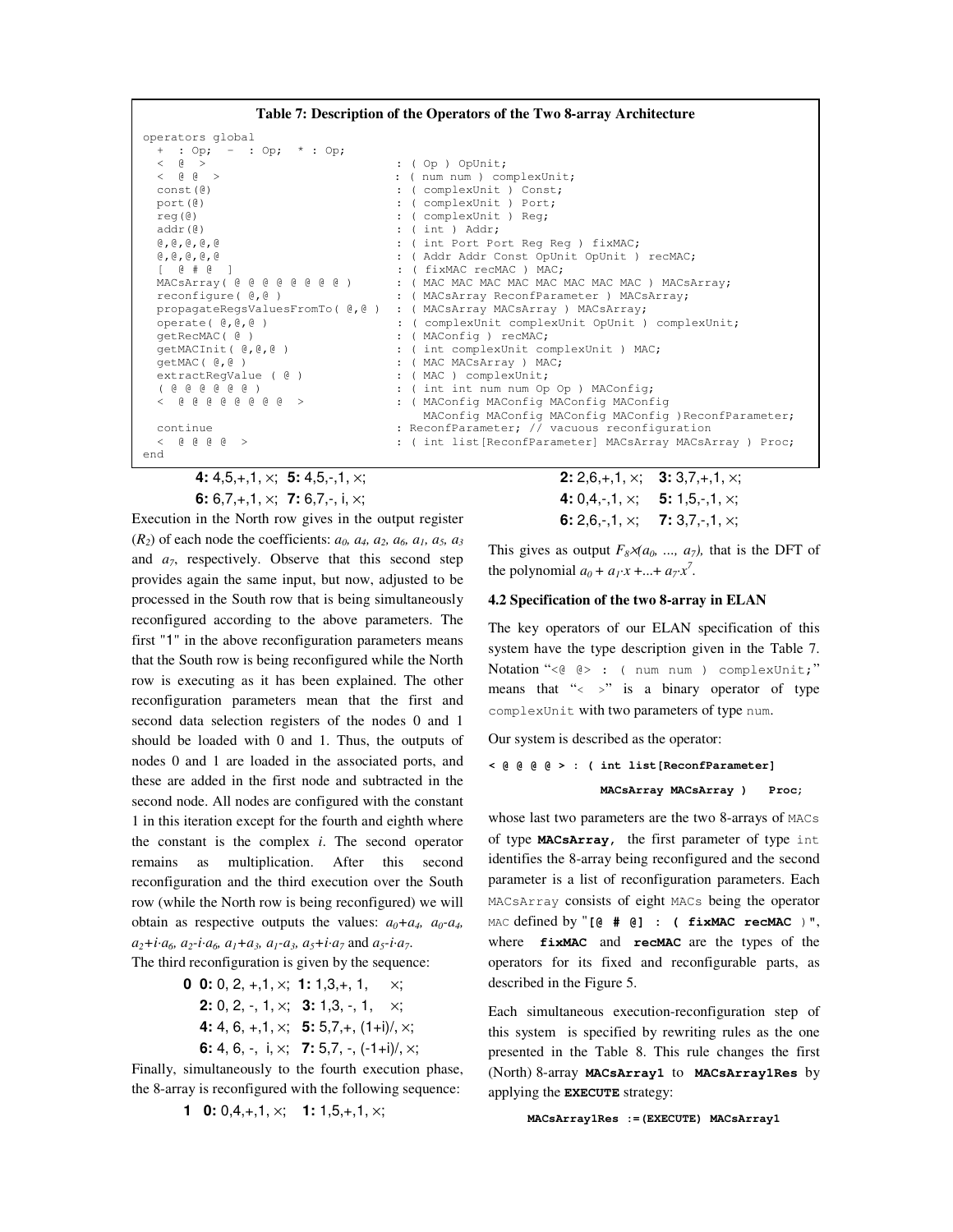while the second (South) 8-array **MACsArray2** is being reconfigured according to the head parameter of reconfiguration **recfpar** in the reconfiguration stream **recfpar.streamrecf:**

#### **MACsArrayAux:=()reconfigure(MACsArray2,recfpar)**

**Table 8: Rule of Execution-Reconfiguration** [oneCycle]// Execution-reconfiguration in // the first and secd 8-array,resp. < 0 recfpar.streamrecf MACsArray1 MACsArray2 > => < 1 streamrecf MACsArray1Res MACsArray2Res > where MACsArray1Res :=(EXECUTE) MACsArray1 where MACsArrayAux :=() reconfigure( MACsArray2, recfpar ) where MACsArray2Res :=() propagateRegsValuesFromTo(MACsArray1Res, MACsArrayAux ) End

The second 8-array finishes this step loading their ports according to the address selection registers of its MACs with the corresponding output registers of the first 8 array. The last is done by means of the operator **propagateRegsValuesFromTo**. All operators are defined by rewriting rules.

| Table 9: Rule of Execution in the MACs                                                            |
|---------------------------------------------------------------------------------------------------|
| [MAC01] // Execution over the first and second                                                    |
| // MACs (MACO and MAC1) of one 8-array                                                            |
| MACsArray (<br>$[0,$ port (cPort1), port (cPort2),                                                |
| $req(cReq1)$ , $req(cReq2)$ #                                                                     |
| addr1, addr2, const (cConst1), op1, op2                                                           |
| 1                                                                                                 |
| $[1,$ port (cPort3), port (cPort4),<br>$req(cReq3)$ , $req(cReq4)$ #                              |
| addr3, addr4, const (cConst2), op3, op4                                                           |
| 1                                                                                                 |
| [ fix2#rec2 ] [ fix3#rec3 ] [ fix4#rec4 ]<br>fix5#rec5 ] [ fix6#rec6 ] [ fix7#rec7 ] )            |
| $=$                                                                                               |
| MACsArray(                                                                                        |
| $[0,$ port (cPort1), port (cPort2),                                                               |
| req(cReqRes1), req(cReqRes2) #<br>addr1, addr2, const (cConst1), op1, op2 ]                       |
| [1, port(cPort3), port(cPort4),                                                                   |
| req(cReqRes3), req(cReqRes4) #                                                                    |
| addr3, addr4, const (cConst2), op3, op4 ]<br>[ fix2#rec2 ] [ fix3#rec3 ] [ fix4#rec4 ]            |
| [ fix5#rec5 ] [ fix6#rec6 ] [ fix7#rec7 ]<br>$\lambda$                                            |
| where $cReqs$ es1 := () operate $(cPort1, cPort2, op1)$                                           |
| where $cReqRes2 := ()$                                                                            |
| operate(cReqRes1, cConst1, op2)<br>where $cReqRes3 := ()$ operate( $cPort3$ , $cPort4$ , $op3)$ ) |
| where cRegRes4<br>$:=( )$                                                                         |
| operate(cRegRes3, cConst2, op4)                                                                   |
| end                                                                                               |

The execution cycle is split in four rewriting rules (MAC01, MAC23, MAC45, MAC67) for pairs of MACs. The specification of the rule MAC01 for the first pairs of MACs of one 8-array is presented in the Table 9. In this rule the values in the ports of the first two MACs are operated according to the configuration of the first operator in each MAC  $(c \text{Re} q \text{Re} s)$  := () operate(cPort1,cPort2,op1) and cRegRes3 := () operate(cPort3,cPort4,op3)); then these results, which are loaded in the first register of the corresponding MACs, are operated, according to the configuration of the second operator, with the  $\text{configured}$  constants  $(\text{cReques2:=()})$ 

operate(cRegRes1,cConst1,op2) and cRegRes4:= () operate( cRegRes3,cConst2,op4 )) and the results are loaded in the second register of each MAC.

The execution over an 8-array of MACs is implemented via the logical strategy EXECUTE =>  $MAC01$ ;  $MAC23$ ; MAC45; MAC07. In fact, in theory a unique rule is necessary for the execution, but it is done in this way because of a restriction in ELAN in the maximum number of different variables that one can use in the description of a rewriting rule.

| Table 10: Rule of Dynamical Reconfiguration                |  |  |  |
|------------------------------------------------------------|--|--|--|
| reconfigure (MACsArray (<br>LT.                            |  |  |  |
| $fix0$ # $rec0$ ] [ $fix1$ # $rec1$                        |  |  |  |
| $fix2$ # $rec2$ ] [ $fix3$ # $rec3$                        |  |  |  |
| fix4 # rec4 1 [ fix5 # rec5 ]                              |  |  |  |
| fix6 # rec6 $\vert$ [ fix7 # rec7 ]                        |  |  |  |
| < MAConfig0 MAConfig1 MAConfig2 MAConfig3                  |  |  |  |
| MAConfig4 MAConfig5 MAConfig6 MAConfig7 >)                 |  |  |  |
| $\Rightarrow$                                              |  |  |  |
| MACsArray ([ fix0<br># qetRecMAC(MAConfiq0)<br>-1          |  |  |  |
| - 1<br>fixl<br># qetRecMAC(MAConfiq1)                      |  |  |  |
| $\overline{1}$<br>fix2 # qetRecMAC(MAConfiq2)              |  |  |  |
| fix3 # qetRecMAC(MAConfiq3)<br>-1                          |  |  |  |
| fix4<br>$\overline{\phantom{a}}$<br># qetRecMAC(MAConfiq4) |  |  |  |
| fix5<br>$\mathbf{1}$<br># qetRecMAC(MAConfiq5)             |  |  |  |
| fix6<br>$\Box$<br># qetRecMAC(MAConfiq6)                   |  |  |  |
| fix7<br>qetRecMAC(MAConfiq7)<br>#<br>1                     |  |  |  |
| end                                                        |  |  |  |

The reconfiguration over an 8-array (which is applied simultaneously to the previously described execution over the other 8-array) is guided by the rewriting rule in the Table 10. The first argument of the operator reconfigure is an 8-array of MACs whose MACs are reconfigured according to the reconfiguration parameters given by eight arguments of type MAConfig (see the Table 7). Each of these arguments include two values for the address selection registers, two numbers for the reconfigurable constant (real and complex part) and two values for the reconfiguration of the operations.

As input of this system both data and a reconfiguration stream are given. When no reconfiguration is necessary one can use a reconfiguration called continue with vacuous effect over the reconfigurable part of each MAC.

Now we explain how we use logical strategies for simulating the desired execution with the simultaneous dynamic reconfigurations. The key for a correct simulation of our processor is in fact a very simple logical strategy, which simulates the executionreconfiguration steps. The former corresponds to the use of the strategy EXECUTE and the latter to the execution of the rewriting rules of reconfiguration (see the Table 8). The logical strategy PROCESS for controlling the execution-reconfiguration of the process is specified as: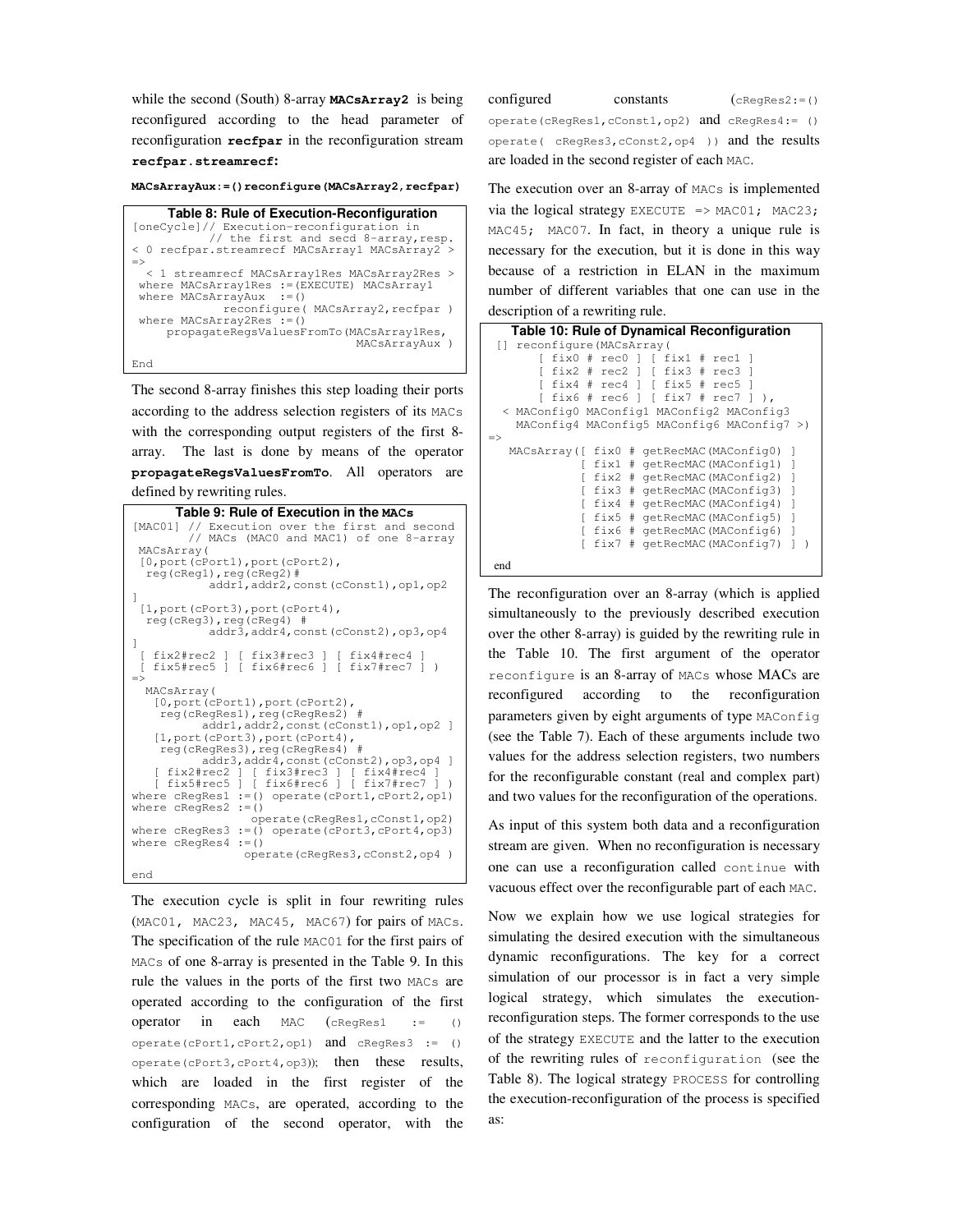```
strategies for Proc
  implicit
    [] PROCESS => input; repeat*(oneCycle);
                   output
     end
 end
```
PROCESS basically organizes the application of rules for propagating the input data and reconfiguration stream, repeating the The oneCycle rules (see the Table 8) as long as possible and then giving the output (i.e., the contents of the register 2 of the MACs belonging to the 8-array in execution during the last cycle). The use of logical strategies for guiding the application of rules in ELAN allows for a natural separation between the execution and reconfiguration steps in our proposed processors. We believe that this is a *clean* way to specify and simulate this kind of (dynamically) reconfigurable architectures. By *clean* we mean in a realistically manner in relation to eventual physical implementations of the conceived hardware.

By providing appropriate reconfiguration streams this two 8-array system can be adapted to solve other operations, like matrix multiplication, inverse of the DFT, string matching, etc.

It should be stressed here that one of the main advantages of this rewriting formalism is the direct reduction of the correctness proof of our specification of the FFT to the usual algebraic proof as presented in [6].

### **3.3 A physical in-place implementation of FFT**

Our system has used two 8-arrays in order to alternate execution-reconfiguration steps which are alternatively executed simultaneously during each cycle. In this way time for reconfiguration is discarded from the run time complexity. This makes as efficient our implementation of the FFT as the usual software implementations. This is possible since computing of operations with complex numbers takes longer time than reconfiguration time eliminating the reconfiguration overhead. But our system is not space optimal for implementing the FFT. In fact, in a system consisting of a sole 8-array of MACs, steps of reconfiguration and execution can be alternated. In this approach, the data processing must be interrupted while reconfiguration takes place. And over this one 8-array system it is possible to implement the FFT alternating reconfigurations and steps of the computation of the FFT. The use of a unique array of MACs makes this proposed physical system optimal in the use of space such as the well-known *in place* algorithmic solutions of the FFT [4]. Of course, in this one 8-array system we have to take in count, for computing the run time complexity, the time required

for reconfiguration. For both proposed systems, the number of necessary reconfigurations and execution steps for computing  $F_8$  is four (and in the general case *ln(n)+1*).

The one 8-array architecture was modeled and simulated in ELAN, using a similar approach. Descriptions of the implementations are not presented here due to space limitations, but they are available in our web site: www.mat.unb.br/~ayala/TCgroup.

Although our specifications were proved correct, we have verified their correct functionality, even for complex polynomials, by comparing our outputs with the ones given by the algebraic system Maple.

### **5. Conclusions**

The examples in the paper describe reconfiguration using rewriting-logic strategies. Representing the reconfiguration in this way, outside of the rewrite rules, seem unnecessary: one can argue that this can be expressed as rules using conditions on appropriate state variables - functional approaches for describing digital circuits is nothing new [11] -. But in our rewriting-logic based setting, we showed how one can naturally profit from the discrimination between rewriting and logical strategies to simplify the purely rewrite based specification, experimentation, simulation (and even verification [3]) of reconfigurable systems. By rewriting-logic even the sophisticated dynamical reconfiguration appears a very natural mechanism to be simulated via logical strategies.

Since digital systems get more and more complex, modeling the various architectural trade offs in the context of reconfigurable systems may benefit from the high abstraction level provided by rewriting-logic environments. Our experiments with ELAN targeted reconfigurable systolic arrays and their use for the efficient implementation of algebraic operators. For the implementation of complex operators such as the FFT, we have conceived physical systems, which are run time efficient (*O(n ln n)*) as well as space efficient (*in place*).

Hardware description languages like VHDL, Verilog, and SystemC, do not provide the degree of abstraction and flexibility found in rewriting(-logic) systems. In fact, they do not compete in this field, since the detailed hardware design still must pass through a hardware description language (VHDL is the "assembly language" in this context). We do not need their architectural and circuit details for mapping an application onto a rDPA, nor design space exploration to optimize, for instance, KressArray platforms [22].